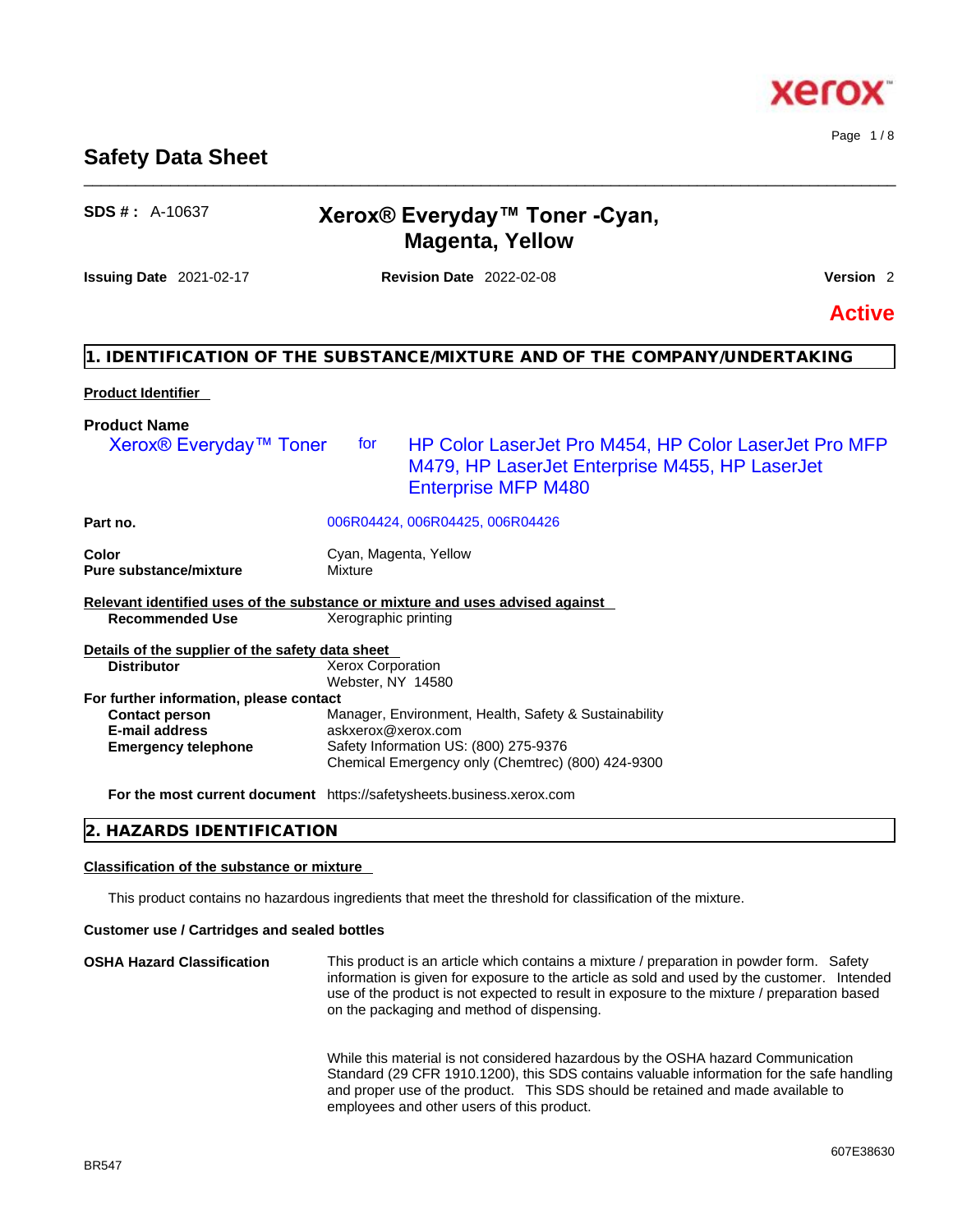

Page 2 / 8

# \_\_\_\_\_\_\_\_\_\_\_\_\_\_\_\_\_\_\_\_\_\_\_\_\_\_\_\_\_\_\_\_\_\_\_\_\_\_\_\_\_\_\_\_\_\_\_\_\_\_\_\_\_\_\_\_\_\_\_\_\_\_\_\_\_\_\_\_\_\_\_\_\_\_\_\_\_\_\_\_\_\_\_\_\_\_\_\_\_\_\_\_\_\_ **SDS # :** A-10637 **Xerox® Everyday™ Toner -Cyan, Magenta, Yellow**

**Label elements** 

| <b>Signal Word</b>              | None          |
|---------------------------------|---------------|
| <b>Hazard Statements</b>        | None required |
| <b>Precautionary Statements</b> | None required |

# **Other hazards**

Not a PBT according to REACH Annex XIII May form explosible dust-air mixture if dispersed

# **3. COMPOSITION/INFORMATION ON INGREDIENTS**

### **Mixtures**

| <b>Chemical Name</b>       | CAS No.     | Weight % | <b>Classification (Reg.</b><br>1272/2008) | <b>Hazard Statements</b> |
|----------------------------|-------------|----------|-------------------------------------------|--------------------------|
| Styrene acrylate copolymer | Proprietary | 70-90    | $- -$                                     |                          |
| Wax                        | Proprietary | $5 - 15$ | $\sim$                                    | $- -$                    |
| Cyan pigment               | Proprietary | $0 - 10$ | $- -$                                     | --                       |
| Magenta pigment            | Proprietary | $0 - 10$ | --                                        | --                       |
| Yellow pigment             | Proprietary | $0 - 10$ | --                                        | --                       |
| Amorphous silica           | 7631-86-9   | <5       | --                                        | --                       |
| Titanium dioxide           | 13463-67-7  |          | Carc (Inhal) 2                            | H <sub>351</sub>         |

"--" indicates no classification or hazard statements apply.

Full text of H- statements: see section 16

# **4. FIRST AID MEASURES**

# **Description of first-aid measures**

| <b>General advice</b>                                       | For external use only. When symptoms persist or in all cases of doubt seek medical advice.    |
|-------------------------------------------------------------|-----------------------------------------------------------------------------------------------|
|                                                             | Show this material safety data sheet to the doctor in attendance.                             |
| Eye contact                                                 | Immediately flush with plenty of water. After initial flushing, remove any contact lenses and |
|                                                             | continue flushing for at least 15 minutes                                                     |
| <b>Skin contact</b>                                         | Wash skin with soap and water                                                                 |
| <b>Inhalation</b>                                           | Move to fresh air                                                                             |
| Ingestion                                                   | Rinse mouth with water and afterwards drink plenty of water or milk                           |
|                                                             |                                                                                               |
| Most important symptoms and effects, both acute and delayed |                                                                                               |
| Acute toxicity                                              |                                                                                               |
| <b>Eyes</b>                                                 | No known effect                                                                               |
| <b>Skin</b>                                                 | No known effect                                                                               |
| <b>Inhalation</b>                                           | No known effect                                                                               |
| Ingestion                                                   | No known effect                                                                               |
| Chronic toxicity                                            | No known effects under normal use conditions                                                  |
| Main symptoms                                               | Overexposure may cause:                                                                       |
|                                                             | mild respiratory irritation similar to nuisance dust.                                         |
| <b>Aggravated Medical Conditions</b>                        | None under normal use conditions                                                              |
|                                                             |                                                                                               |

**Indication of immediate medical attention and special treatment needed**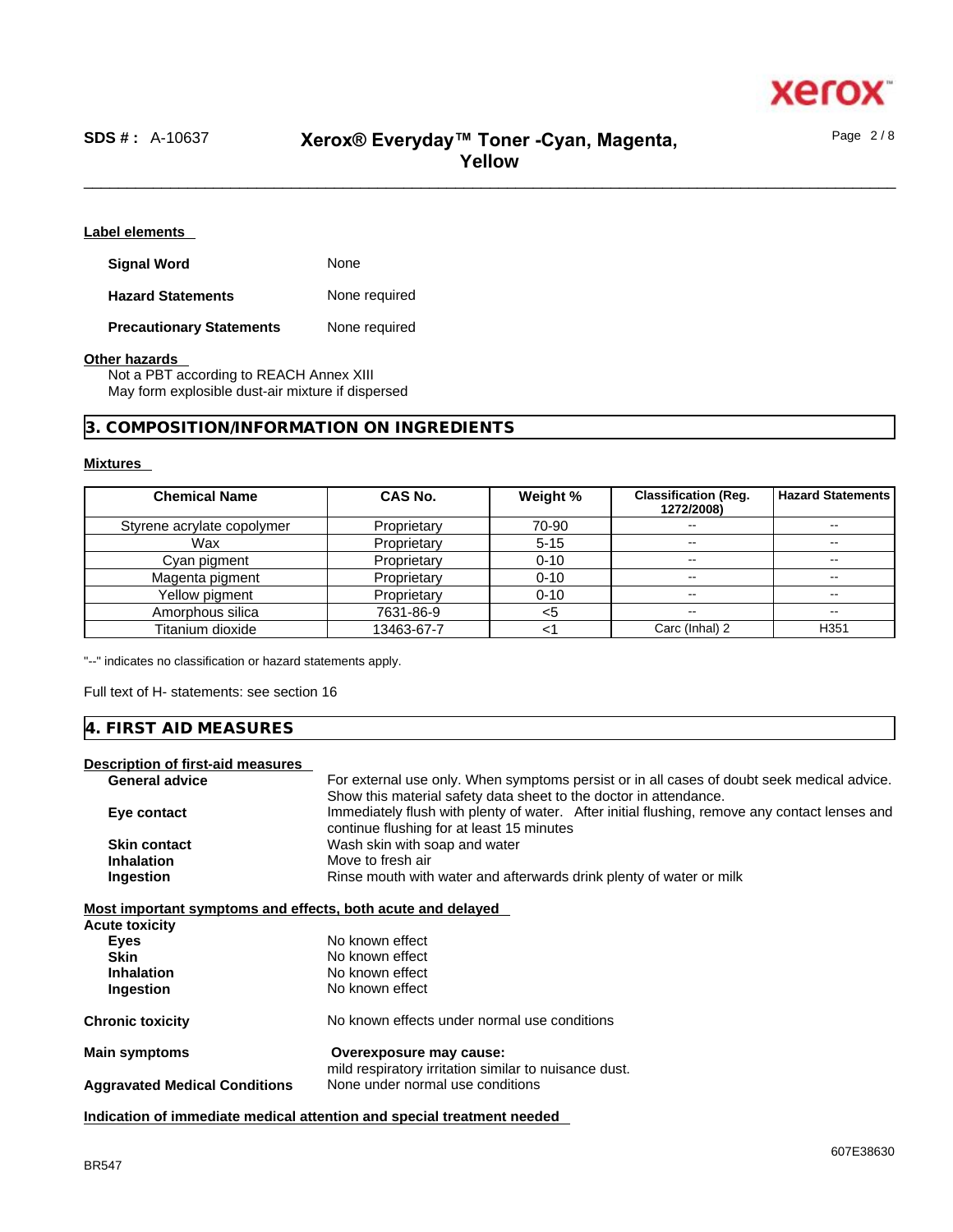

# \_\_\_\_\_\_\_\_\_\_\_\_\_\_\_\_\_\_\_\_\_\_\_\_\_\_\_\_\_\_\_\_\_\_\_\_\_\_\_\_\_\_\_\_\_\_\_\_\_\_\_\_\_\_\_\_\_\_\_\_\_\_\_\_\_\_\_\_\_\_\_\_\_\_\_\_\_\_\_\_\_\_\_\_\_\_\_\_\_\_\_\_\_\_ **SDS # :** A-10637 **Xerox® Everyday™ Toner -Cyan, Magenta, Yellow**

| <b>Protection of first-aiders</b> | No special protective equipment required |
|-----------------------------------|------------------------------------------|
| Notes to physician                | Treat symptomatically                    |

# **5. FIRE-FIGHTING MEASURES**

### **Extinguishing media**

**Suitable extinguishing media** Use water spray or fog; do not use straight streams, Foam **Unsuitable extinguishing media** Do not use a solid water stream as it may scatterand spread fire

### **Special hazards arising from the substance or mixture**

Fine dust dispersed in air, in sufficient concentrations, and in the presence of an ignition source is a potential dust explosion hazard

### **Hazardous combustion products**

Hazardous decomposition products due to incomplete combustion, Carbon oxides, Nitrogen oxides (NOx)

### **Advice for fire-fighters**

In the event of fire and/or explosion do not breathe fumes. Wear fire/flame resistant/retardant clothing. Use self-contained pressure-demand breathing apparatus if needed to prevent exposure to smoke or airborne toxins. Wear self-contained breathing apparatus and protective suit

## **Other information**

| <b>Flammability</b> | Not flammable. Will not readily ignite. |
|---------------------|-----------------------------------------|
| <b>Flash point</b>  | Not applicable                          |

# **6. ACCIDENTAL RELEASE MEASURES**

# **Personal precautions, protective equipment and emergency procedures**

Avoid breathing dust

### **Environmental precautions**

Although toner is not an aquatic toxin, microplastics may be a physical hazard to aquatic life and should not be allowed to enter drains, sewers, or waterways

### **Methods and material for containment and cleaning up**

| <b>Methods for containment</b> | Prev |
|--------------------------------|------|
| Methods for cleaning up        | Use  |

*f* ent dust cloud **Methods for cleaning up** Use an electrically protected vacuum cleaner to remove excess, then wash with COLD water. Hot water fuses the toner, making it difficult to remove

### **Reference to other sections**

See section 12 for additional ecological information See Section 13 for additional information

# **7. HANDLING AND STORAGE**

# **Precautions for safe handling**

**Advice on safe handling** Handle in accordance with good industrial hygiene and safety practice, Avoid dust accumulation in enclosed space, Prevent dust cloud

**Hygiene measures** None under normal use conditions

### **Conditions for safe storage, including any incompatibilities**

**Technical measures and storage conditions**

Keep container tightly closed in a dry and well-ventilated place, Store at room temperature

Page 3 / 8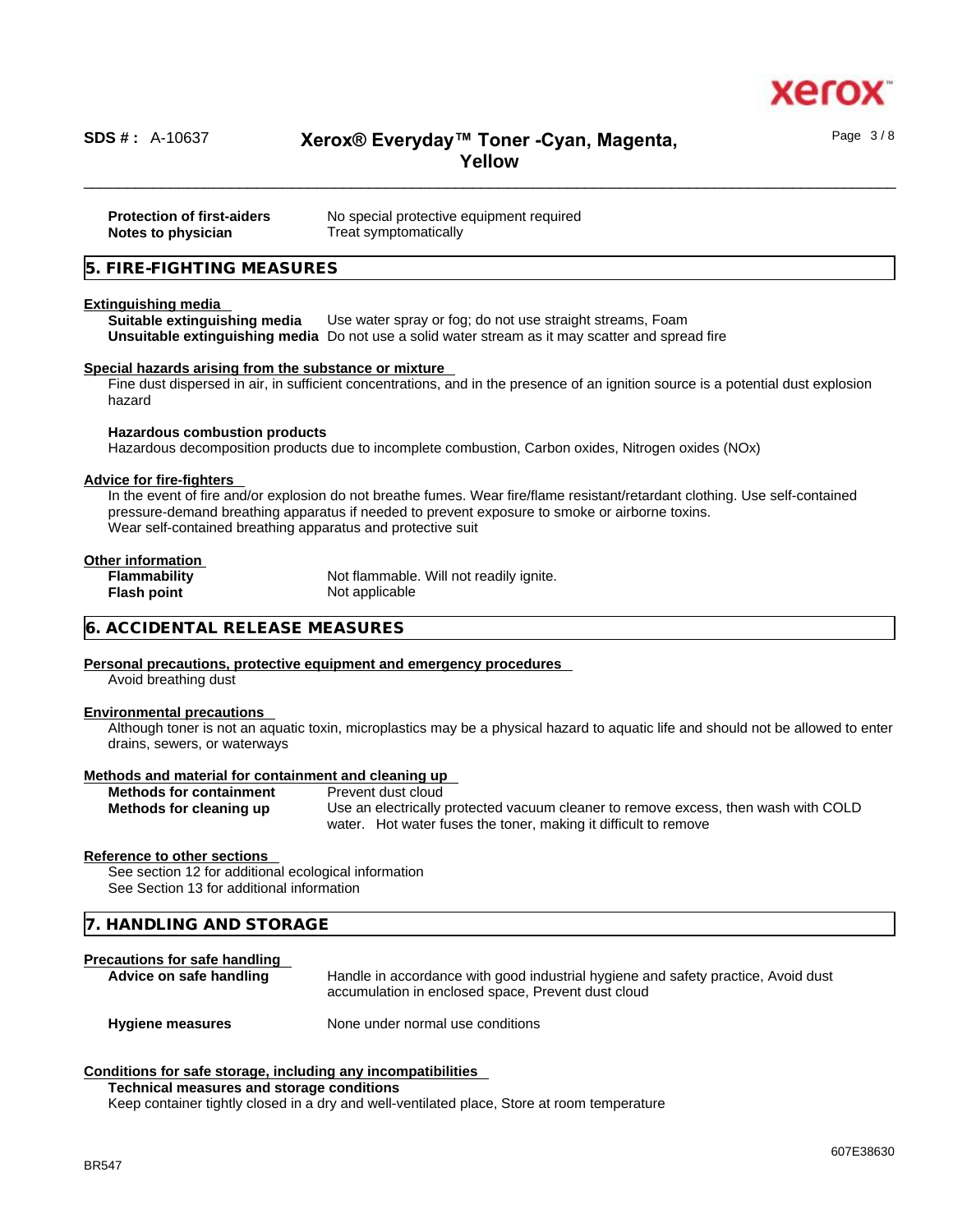

# \_\_\_\_\_\_\_\_\_\_\_\_\_\_\_\_\_\_\_\_\_\_\_\_\_\_\_\_\_\_\_\_\_\_\_\_\_\_\_\_\_\_\_\_\_\_\_\_\_\_\_\_\_\_\_\_\_\_\_\_\_\_\_\_\_\_\_\_\_\_\_\_\_\_\_\_\_\_\_\_\_\_\_\_\_\_\_\_\_\_\_\_\_\_ **SDS # :** A-10637 **Xerox® Everyday™ Toner -Cyan, Magenta, Yellow**

**Incompatible products** None

**Specific end uses** 

Xerographic printing

# **8. EXPOSURE CONTROLS/PERSONAL PROTECTION**

# **Control parameters**

| <b>Exposure Limits</b>      |                                            |
|-----------------------------|--------------------------------------------|
| <b>ACGIH TLV TWA</b>        | 10 mg/m <sup>3</sup> (inhalable particles) |
| <b>ACGIH TLV TWA</b>        | 3 mg/m <sup>3</sup> (respirable dust)      |
| <b>OSHA PEL TWA</b>         | 15 mg/m <sup>3</sup> (total dust)          |
| <b>OSHA PEL TWA</b>         | 5 mg/m <sup>3</sup> (respirable dust)      |
| <b>Xerox Exposure Limit</b> | $2.5 \text{ mg/m}^3$ (total dust)          |
| <b>Xerox Exposure Limit</b> | 0.4 mg/m <sup>3</sup> (respirable dust)    |

# **Component Information**

| <b>Chemical Name</b> | <b>ACGIH TLV</b>             | <b>OSHA PEL</b>          |
|----------------------|------------------------------|--------------------------|
| Wax                  | TWA: $2 \text{ mg/m}^3$      |                          |
| Cyan pigment         | TWA: 1.<br>ma/m <sup>3</sup> |                          |
| Titanium dioxide     | TWA: $10 \text{ mg/m}^3$     | TWA: $15 \text{ mg/m}^3$ |

### **Exposure controls**

**Engineering measures** None under normal use conditions

# **Individual protection measures, such as personal protective equipment (PPE)**

| <b>Eye/Face protection</b>    | No special protective equipment required  |
|-------------------------------|-------------------------------------------|
| <b>Hand protection</b>        | No special protective equipment required  |
| Skin and body protection      | No special protective equipment required  |
| <b>Respiratory protection</b> | No special protective equipment required. |
| <b>Thermal hazards</b>        | None under normal processing              |

# **Environmental Exposure Controls**

**Environmental Exposure Controls**  Keep out of drains, sewers, ditches and waterways

# **9. PHYSICAL AND CHEMICAL PROPERTIES**

# **Information on basic physical and chemical properties Melting / Freezing Point** Not applicable **Boiling point/range** Not applicable<br> **Softening point** 49 - 60 °C / **Softening point 49 - 60 °C** / 120 - 140 °F **Evaporation rate** Not applicable **Flammability** Not flammable. Will not readily ignite. **Appearance** Powder **Consumerance Powder Consumer Powder Consumer Consumer Consumer Paint Powder Paint Powder Powder<br>
<b>Physical state** Solid **Consumer Consumer Consumer Consumer Consumer Consumer Consumer Powder Powder Pow Physical Ddor** threshold **Color Cyan, Magenta, Yellow pH** Not applicable **Flash point** Not applicable

**Flammability Limits in Air** Not applicable

Page 4 / 8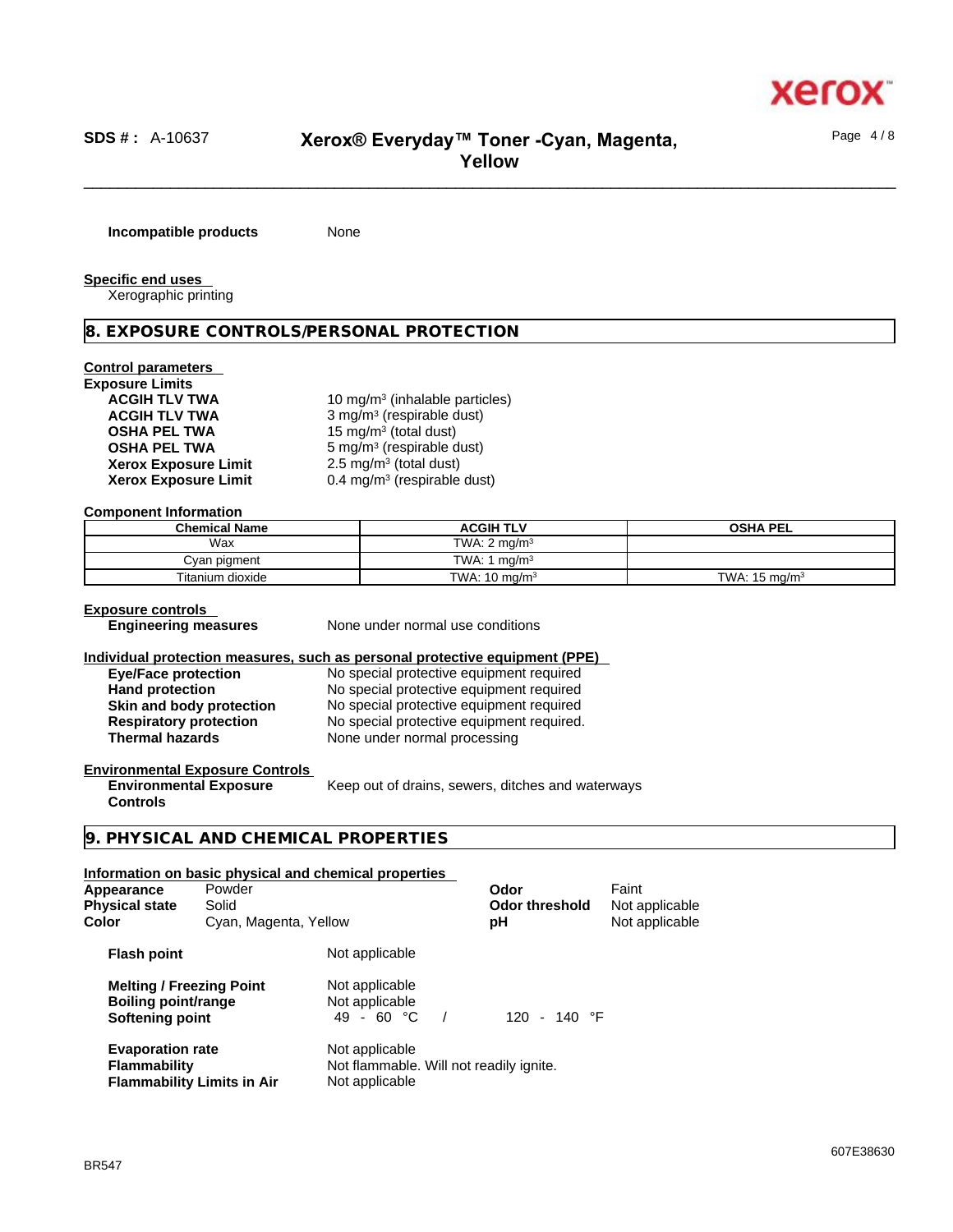

Page 5 / 8

# \_\_\_\_\_\_\_\_\_\_\_\_\_\_\_\_\_\_\_\_\_\_\_\_\_\_\_\_\_\_\_\_\_\_\_\_\_\_\_\_\_\_\_\_\_\_\_\_\_\_\_\_\_\_\_\_\_\_\_\_\_\_\_\_\_\_\_\_\_\_\_\_\_\_\_\_\_\_\_\_\_\_\_\_\_\_\_\_\_\_\_\_\_\_ **SDS # :** A-10637 **Xerox® Everyday™ Toner -Cyan, Magenta, Yellow**

| Vapor pressure                   | Not applicable                                                                               |
|----------------------------------|----------------------------------------------------------------------------------------------|
| Vapor densitv                    | Not applicable                                                                               |
| <b>Specific gravity</b>          | $-2$                                                                                         |
| <b>Water solubility</b>          | <b>Negligible</b>                                                                            |
| <b>Partition coefficient</b>     | Not applicable                                                                               |
| <b>Autoignition temperature</b>  | Not applicable                                                                               |
| <b>Decomposition temperature</b> | Not determined                                                                               |
| <b>Viscosity</b>                 | Not applicable                                                                               |
| <b>Explosive properties</b>      | Fine dust dispersed in air, in sufficient concentrations, and in the presence of an ignition |
|                                  | source is a potential dust explosion hazard                                                  |
| <b>Oxidizing properties</b>      | Not applicable                                                                               |
|                                  |                                                                                              |

### **Other information**

None

# **10. STABILITY AND REACTIVITY**

### **Reactivity**

No dangerous reaction known under conditions of normal use

### **Chemical stability**

Stable under normal conditions.

# **Possibility of hazardous reactions**

**Hazardous reactions**<br> **Hazardous polymerization**<br>
Hazardous polymerization<br>
Hazardous polymerization does **Hazardous polymerization does not occur** 

## **Conditions to avoid**

Prevent dust cloud. Fine dust dispersed in air, in sufficient concentrations, and in the presence of an ignition source is a potential dust explosion hazard.

# **Incompatible Materials**

None

# **Hazardous decomposition products**

None under normal use

# **11. TOXICOLOGICAL INFORMATION**

*The toxicity data noted below is based on the test results of similar reprographic materials.* 

### **Information on toxicological effects**

**Acute toxicity Product Inf** 

| roquct information     |                                       |
|------------------------|---------------------------------------|
| <b>Irritation</b>      | No skin irritation, No eye irritation |
| Oral LD50              | $> 5$ g/kg (rat)                      |
| Dermal LD50            | $> 5$ g/kg (rabbit)                   |
| <b>LC50 Inhalation</b> | $> 5$ mg/L (rat, 4 hr)                |

### **Component Information**

| <b>Chemical Name</b> | LC50 Inhalation         | Dermal LD50             | Oral LD50           |
|----------------------|-------------------------|-------------------------|---------------------|
| Wax                  |                         | 3600 mg/kg (Rabbit)     | 5000 mg/kg (Rat)    |
| Cyan pigment         |                         |                         | 10000 mg/kg (Rat)   |
| Amorphous silica     | (Rat)1 h<br>$>2.2$ ma/L | (Rabbit)<br>>2000 ma/ka | $>5000$ mg/kg (Rat) |
| Titanium dioxide     |                         |                         | 10000 mg/kg (Rat)   |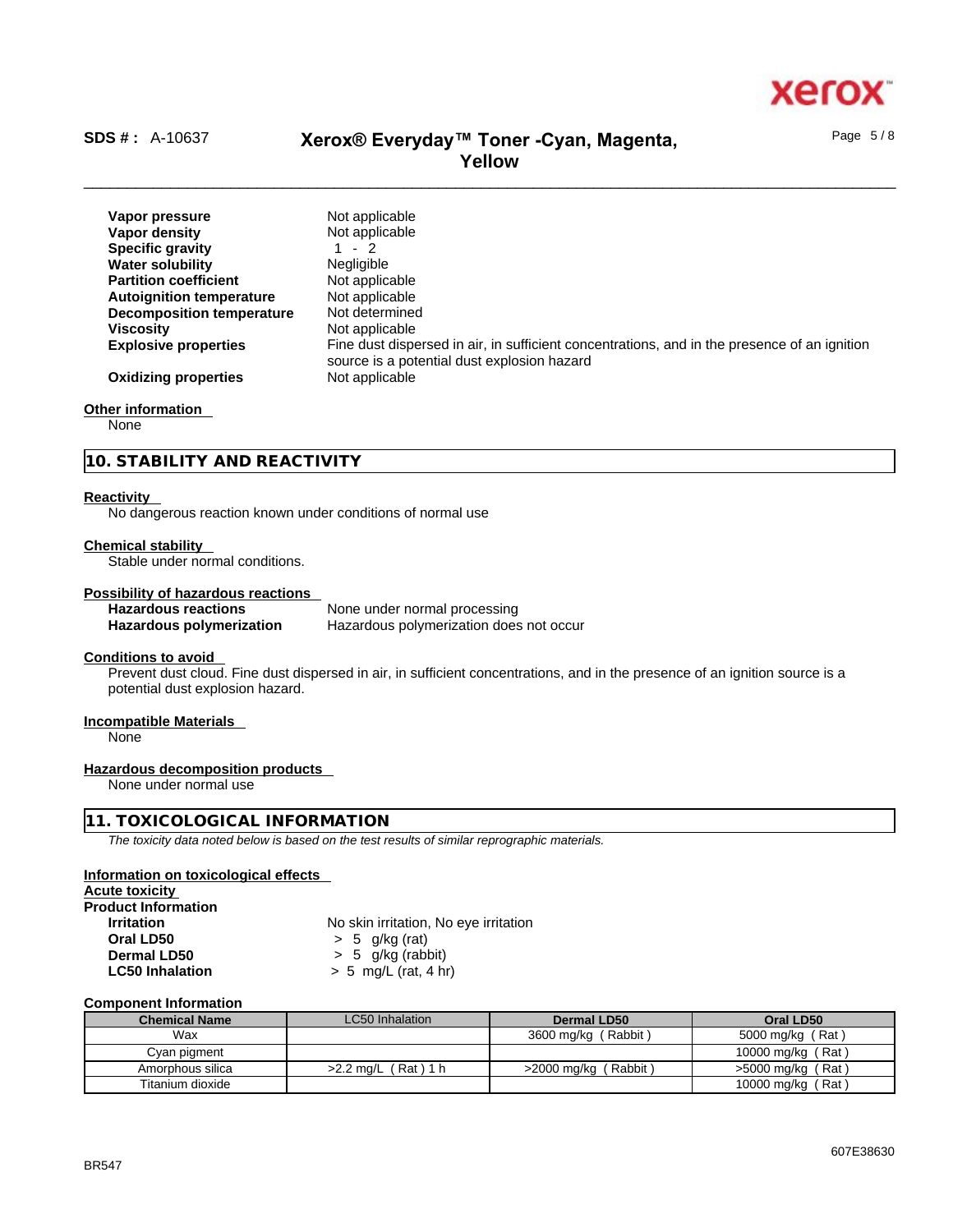

Page 6 / 8

# \_\_\_\_\_\_\_\_\_\_\_\_\_\_\_\_\_\_\_\_\_\_\_\_\_\_\_\_\_\_\_\_\_\_\_\_\_\_\_\_\_\_\_\_\_\_\_\_\_\_\_\_\_\_\_\_\_\_\_\_\_\_\_\_\_\_\_\_\_\_\_\_\_\_\_\_\_\_\_\_\_\_\_\_\_\_\_\_\_\_\_\_\_\_ **SDS # :** A-10637 **Xerox® Everyday™ Toner -Cyan, Magenta, Yellow**

| <b>Chronic toxicity</b><br><b>Sensitization</b><br><b>Neurological Effects</b> | No sensitization responses were observed<br>No information available      |             |  |
|--------------------------------------------------------------------------------|---------------------------------------------------------------------------|-------------|--|
| <b>Target organ effects</b>                                                    | None known                                                                |             |  |
| <b>CMR Effects</b>                                                             |                                                                           |             |  |
| <b>Mutagenic effects</b>                                                       | Not mutagenic in AMES Test                                                |             |  |
| <b>Reproductive toxicity</b>                                                   | This product does not contain any known or suspected reproductive hazards |             |  |
| Carcinogenicity                                                                | See "Other Information" in this section.                                  |             |  |
| <b>Chemical Name</b>                                                           | <b>NTP</b>                                                                | <b>IARC</b> |  |

Titanium dioxide 2B

# **Other information**

The IARC (International Agency for Research on Cancer) has listed titanium dioxide as "possibly carcinogenic to humans". However, Xerox has concluded that the presence of titanium dioxide in this mixture does not present a health hazard. The IARC classification is based on studies in rats using high concentrations of pure, unbound TiO 2 particles of respirable size. Epidemiological studies do not suggest a carcinogenic effect in humans. In addition, the titanium dioxide in this mixture is encapsulated in a matrix or bound to the surface of the toner.

| Other toxic effects      |                |  |
|--------------------------|----------------|--|
| <b>Aspiration Hazard</b> | Not applicable |  |
| Other adverse effects    | None known     |  |

## **Information on other hazards**

**Endocrine disrupting properties** This product does not contain any known or suspected endocrine disruptors

# **12. ECOLOGICAL INFORMATION**

### **Toxicity**

On available data, the mixture / preparation is not harmful to aquatic life

# **Component Information**

| Chemical Name    | <b>Toxicity to algae</b>                                   | <b>Toxicity to fish</b>                      | <b>Toxicity to</b><br>microorganisms | Toxicity to daphnia and<br>lother aquatic invertebrates |
|------------------|------------------------------------------------------------|----------------------------------------------|--------------------------------------|---------------------------------------------------------|
| Amorphous silica | 440 mg/L EC50 72 h<br>(Pseudokirchneriella<br>subcapitata) | $LC50 = 5000$ mg/L<br>Brachydanio rerio 96 h |                                      | $EC50 = 7600$ mg/L 48 h                                 |

### **Persistence and degradability**

Not readily biodegradable

### **Bioaccumulative potential**

Bioaccumulation is unlikely

# **Mobility in soil**

Insoluble in water **Component Information**

| <u>oomponent monnation</u> |            |  |
|----------------------------|------------|--|
| <b>Chemical Name</b>       | lor<br>Pow |  |
| tvan pigment               | o.o        |  |

## **Results of PBT and vPvB assessment**

This substance is not considered to be persistent, bioaccumulating nor toxic (PBT)

# **Endocrine disrupting properties**

This product does not contain any known or suspected endocrine disruptors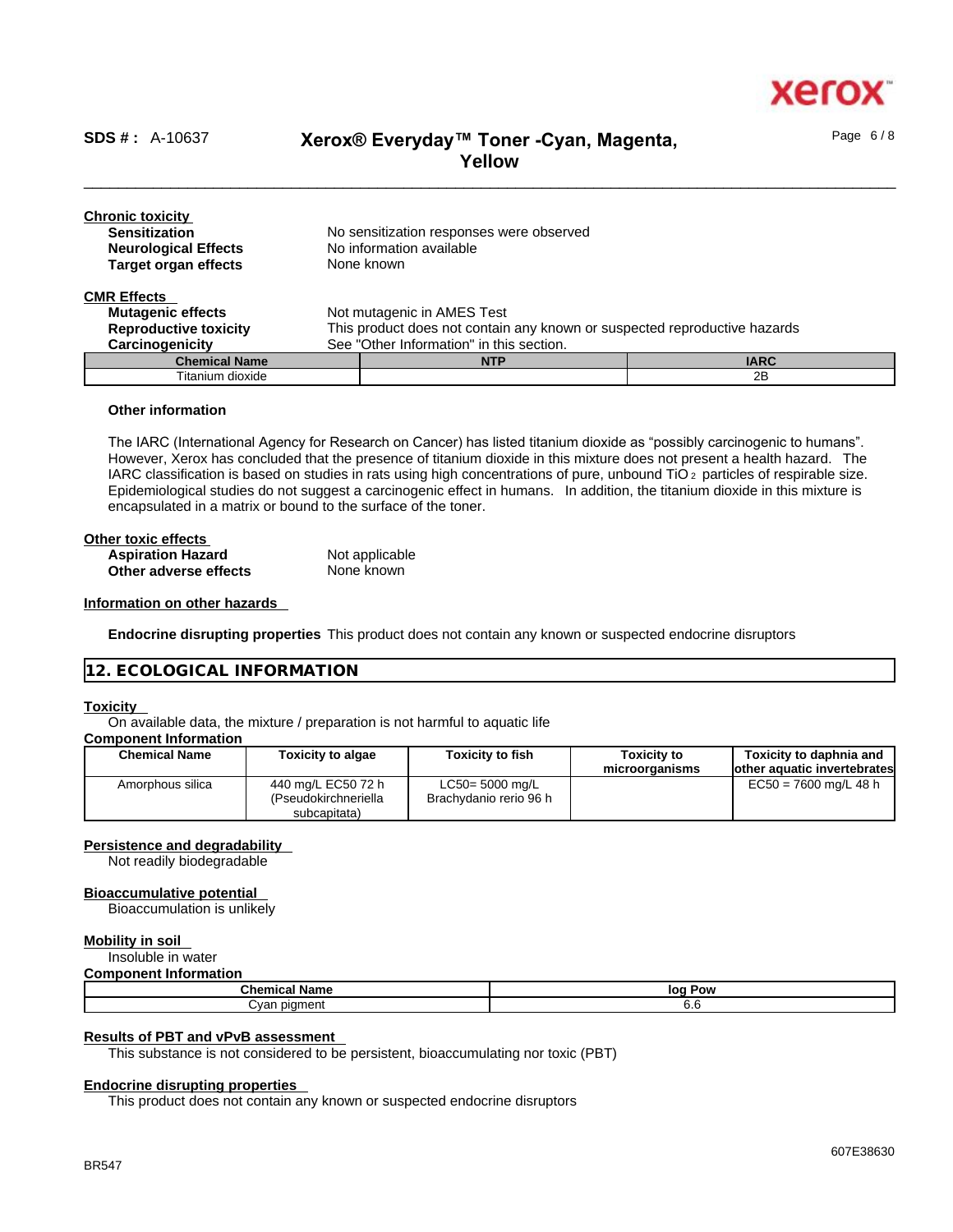

# \_\_\_\_\_\_\_\_\_\_\_\_\_\_\_\_\_\_\_\_\_\_\_\_\_\_\_\_\_\_\_\_\_\_\_\_\_\_\_\_\_\_\_\_\_\_\_\_\_\_\_\_\_\_\_\_\_\_\_\_\_\_\_\_\_\_\_\_\_\_\_\_\_\_\_\_\_\_\_\_\_\_\_\_\_\_\_\_\_\_\_\_\_\_ **SDS # :** A-10637 **Xerox® Everyday™ Toner -Cyan, Magenta, Yellow**

### **Other adverse effects**

Although toner is not an aquatic toxin, microplastics may be a physical hazard to aquatic life and should not be allowed to enter drains, sewers, or waterways.

**13. DISPOSAL CONSIDERATIONS** 

### **Waste treatment methods Waste Disposal Methods** Can be landfilled or incinerated, when in compliance with local regulations If incineration is

|                          | to be carried out, care must be exercised to prevent dust clouds forming.                                                                                          |
|--------------------------|--------------------------------------------------------------------------------------------------------------------------------------------------------------------|
| Contaminated packaging   | No special precautions are needed in handling this material                                                                                                        |
| <b>Other information</b> | Although toner is not an aquatic toxin, microplastics may be a physical hazard to aquatic life<br>and should not be allowed to enter drains, sewers, or waterways. |

# **14. TRANSPORT INFORMATION**

This material is not subject to regulation as a hazardous material for shipping

# **15. REGULATORY INFORMATION**

### **Safety, health and environmental regulations/legislation specific for the substance or mixture**

## **OSHA Regulatory Status**

This product is an article which contains a mixture / preparation in powder form. Safety information is given for exposure to the article as sold and used by the customer. Intended use of the product is not expected to result in exposure to the mixture / preparation based on the packaging and method of dispensing.

While this material is not considered hazardous by the OSHA hazard Communication Standard (29 CFR 1910.1200), this SDS contains valuable information for the safe handling and proper use of the product. This SDS should be retained and made available to employees and other users of this product.

## **Canada**

This product has been classified in accordance with the hazard criteria of the Hazardous Products Regulations (HPR), and the SDS contains all the information required by the HPR.

### **International Inventories**

| <b>TSCA</b>     | Complies |
|-----------------|----------|
| <b>DSL/NDSL</b> | Complies |

# **U.S. Federal Regulations**

### **SARA 313**

Section 313 of Title III of the Superfund Amendments and Reauthorization Act of 1986 (SARA). This product does not contain any chemicals which are subject to the reporting requirements of the Act and Title 40 of the Code of Federal Regulations, Part 372

# **Clean Water Act**

This product is not regulated as a pollutant pursuant to the Clean Water Act (40 CFR 122.21 and 40 CFR 122.42).

## **Clean Air Act,Section 112 Hazardous Air Pollutants (HAPs) (see 40 CFR 61)**

This product is not regulated as a hazardous air pollutant (HAPS) under Section 112 of the Clean Air Act Amendments of 1990. **CERCLA**

This material, as supplied, does not contain any substances regulated as hazardous substances under the Comprehensive Environmental Response Compensation and Liability Act (CERCLA) (40 CFR 302) or the Superfund Amendments and Reauthorization Act (SARA) (40 CFR 355). There may be specific reporting requirements at the local, regional, or state level pertaining to releases of this material

# **US State Regulations**